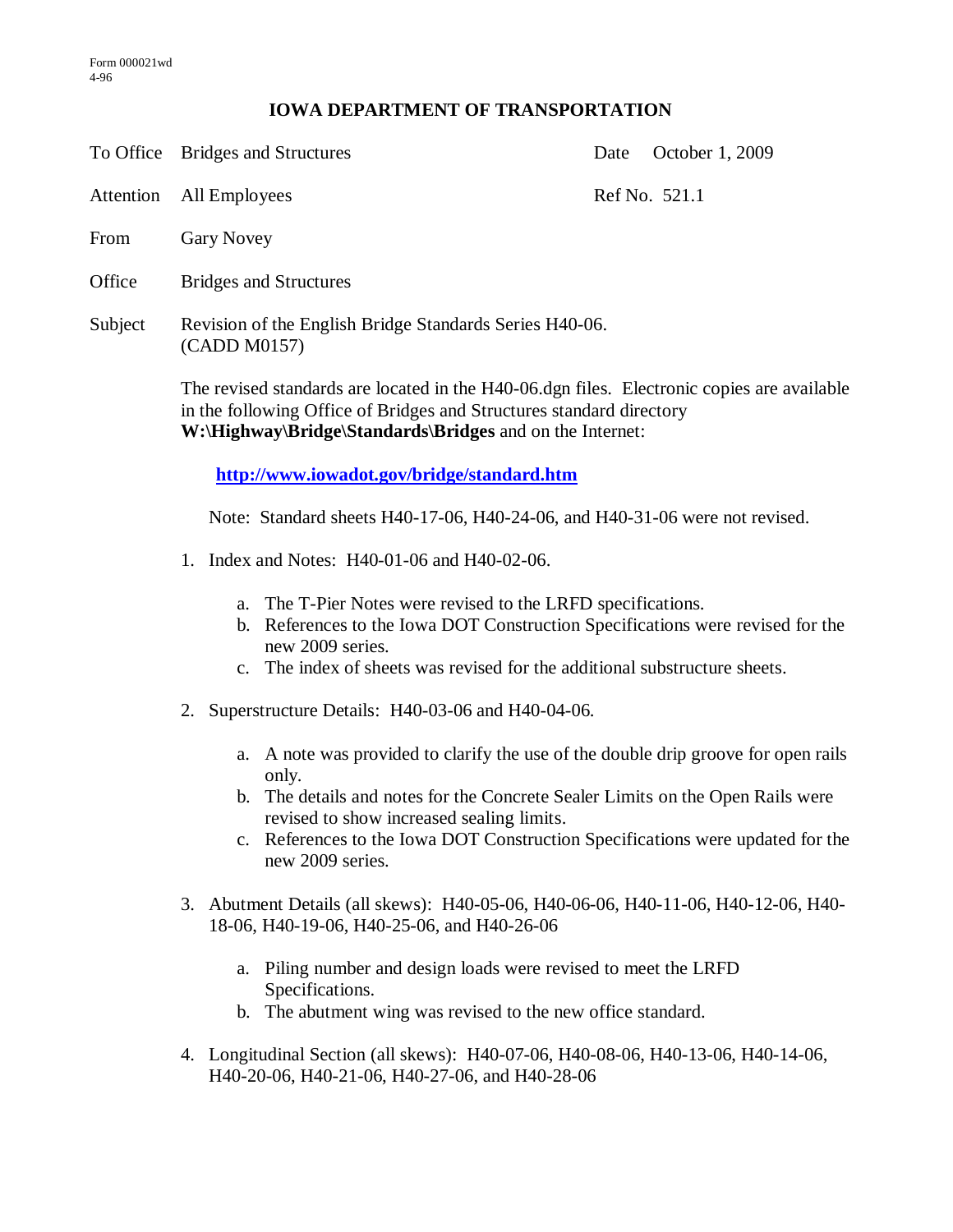- a. The wing details were revised to the Office of Bridges and Structures' new standards.
- b. Details A was revised to show the centerline of bearing for the prestressed beams.
- 5. Superstructure Details (all skews): H40-09-6, H40-15-06, H40-22-06, and H40-29- 06
	- a. The Estimated Quantities and Concrete Placement Quantities were revised to include changes to piling, prebore, reinforcement, and concrete quantities in the detail sheets.
	- b. The concrete placement note was revised.
- 6. Deck & Abutment Reinforcement. (all skews): H40-10-6, H40-16-06, H40-23-06, and H40-30-06
	- a. The wing and abutment reinforcing quantities were revised to include changes in reinforcement quantities in the detail sheets from the wing revisions and changes in piling number.
- 7. A, B and C Beam Details: H40-32-06 to H40-37-06
	- a. Beam notes were revised to the 2007 LRFD specifications,  $4<sup>th</sup>$  ed.
	- b. The beam details were revised to agree with the office's standards.
	- c. References to the Iowa DOT Construction Specifications were updated for the new 2009 series.
- 8. Intermediate Steel Diaphragms: H40-38-06
	- a. Minor revisions were made to the sheet to agree with the office's standards.
- 9. Barrier Rail Details: H40-39-06 to H40-41-06
	- a. The end section was revised to agree with the new office standard.
	- b. References to the Iowa DOT Construction Specifications were updated for the new 2009 series.
	- c. The reinforcement and concrete quantities were revised due to the revisions.
- 10. Open Rail Details: H40-42-06 and H43-43-06
	- a. The end section was revised to agree with the new wing details.
	- b. References to the Iowa DOT Construction Specifications were updated for the new 2009 series.
	- c. The reinforcing and concrete quantities were revised due to the revisions.
	- d. View A-A and Section B-B were added.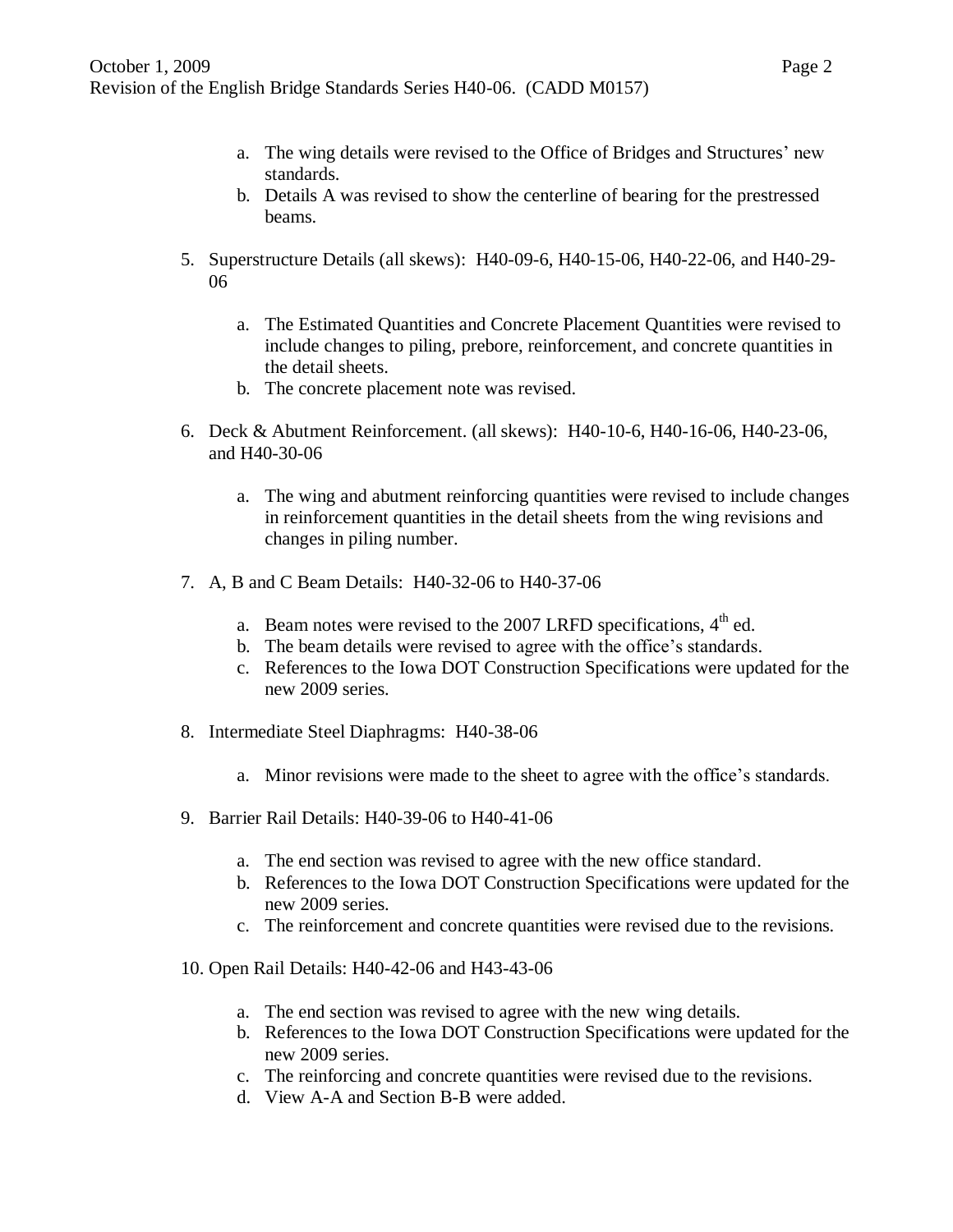- 11. Pier Bearing Details (all skews): H40-44-06
	- a. The bearing details were revised to agree with the revised office standards, which included the shear stud details and revised keeper bar details.
- 12. Pile Bent Piers (all skews): H40-45-06, H40-46-06, H40-48-06, H40-49-06, H40-51- 06, H40-52-06, H40-54-06, and H40-55-06
	- a. Sheets were revised to meet the LRFD specifications.
	- b. In the pile table, LRFD design bearing values were added for piling design.
	- c. Pile orientation details were added.
- 13. Pile Bent Piers HP14 Piles (all skews): H40-47-06, H40-50-06, H40-53-06, and H40-56-06
	- a. New sheets were added for the 14 in. pile option, which were designed using the LRFD specifications.
	- b. Pile cap depths were increased to  $3 \text{ ft} 6 \text{ in.}$
- 14. T-pier Cap and Column (all skews): H40-57-06, H40-58-06, H40-65-06, H40-66-06, H40-73-06, H40-74-06, H40-81-06, and H40-82-06
	- a. Sheets were revised to meet the LRFD design specification.
- 15. T-Pier, Steel Pile Footing, 50 Tons, 6 ksi service (all skews): H40-59-06, H40-60- 06, H40-67-06, H40-68-06, H40-75-06, H40-76-06, H40-83-06, and H40-84-06
	- a. Sheets were revised to meet the LRFD design specifications.
- 16. T-Pier, Steel Pile Footing, 75 Tons, 9 ksi service (all skews): H40-61-06, H40-62- 06, H40-69-06, H40-70-06, H40-77-06, H40-78-06, H40-85-06, and H40-86-06
	- a. Sheets were added for a 75 ton steel pile option, which was designed to meet the LRFD design specifications.
- 17. Spread Footing (all skews): H40-63-06, H40-64-06, H40-71-06, H40-72-06, H40- 79-06, H40-80-06, H40-87-06, and H40-88-06
	- a. Sheets were revised to meet the LRFD design specifications.
- 18. Subdrains Details: H40-89-06
	- a. The Granular Backfill Detail was deleted and a note was added referring to the Abutment Backfill details not shown on this sheet.